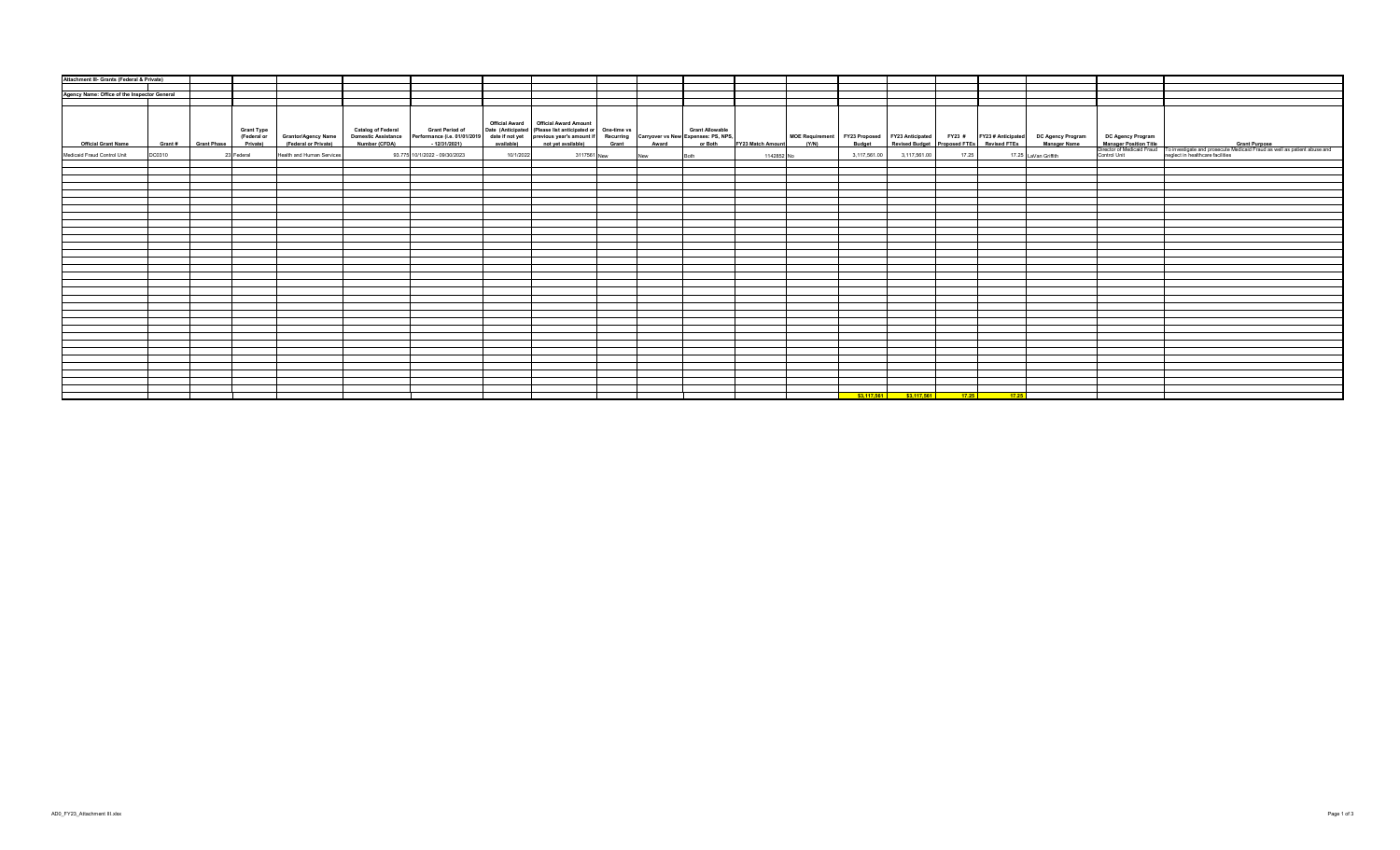| <b>Attachment III-Federal Payments</b>       |                          |                |                 |                 |        |              |
|----------------------------------------------|--------------------------|----------------|-----------------|-----------------|--------|--------------|
| Agency Name: Office of the Inspector General |                          |                |                 |                 |        |              |
|                                              |                          |                |                 |                 |        |              |
| <b>Agency Fund #</b>                         | <b>Agency Fund Title</b> | <b>Purpose</b> | FY 2022 Payment | FY 2023 Payment | Change | New/On-going |
|                                              |                          |                |                 |                 | 0      |              |
|                                              |                          |                |                 |                 | 0      |              |
|                                              |                          |                |                 |                 | 0<br>0 |              |
|                                              |                          |                |                 |                 | 0      |              |
|                                              |                          |                |                 |                 | 0      |              |
|                                              |                          |                |                 |                 | 0      |              |
|                                              |                          |                |                 |                 | 0      |              |
|                                              |                          |                |                 |                 | 0      |              |
|                                              |                          |                |                 |                 | 0      |              |
|                                              |                          |                |                 |                 | 0      |              |
|                                              |                          |                |                 |                 | 0      |              |
|                                              |                          |                |                 |                 | 0      |              |
|                                              |                          |                |                 |                 | 0      |              |
|                                              |                          |                |                 |                 | 0      |              |
|                                              |                          |                | \$0             | \$0             | \$0    |              |